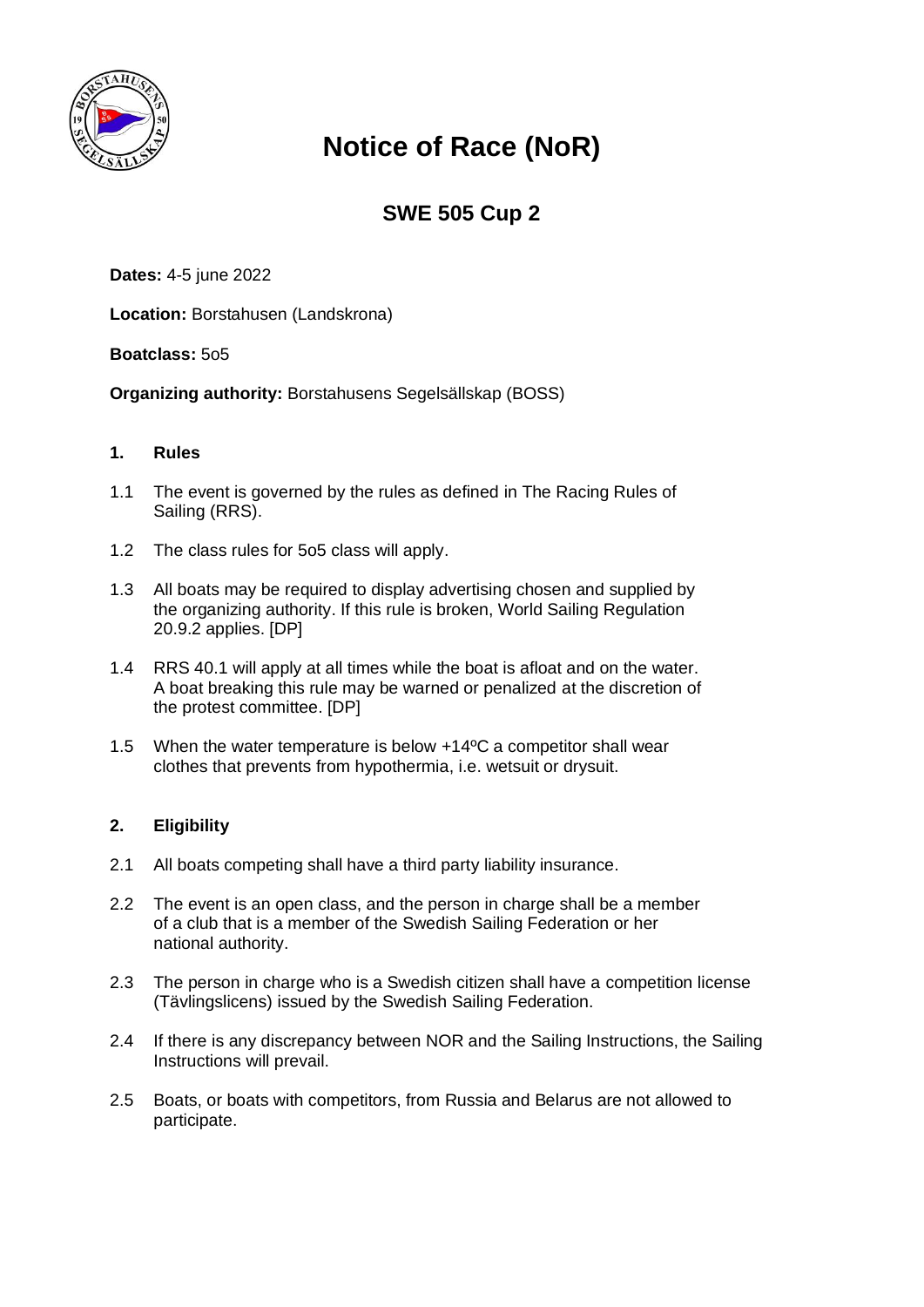# **3. Entry**

- 3.1 Boats may enter the event by registrering online at Sailarena <https://www.sailarena.com/sv/se/club/boss/5o5-cup-i-borstahusen2>
- 3.2 Entries with **reduced Entry fee** are accepted no later than 20th of May. Entries with **full Entry fee** are accepted up to **30th of May.** The reduced Entry fee is **800 SEK**. The full entry fee is **1 000 SEK**.

# **4. Registration and equipment inspection**

- 4.1 Registration of the whole crew should be made in Sailarena not later than **30th of May.**
- 4.2 The person in charge shall upon request be able to verify club membership, competition license and valid measurement certificate or similar.
- 4.3 A boat, crew or equipment may be inspected at any time. On the water the race committee or the technical committee may direct a boat to a specified site for inspection.
- 4.4 A competitor that has become ill or injured may be replaced after approval by the race committee.

#### **5. Sailing instructions and information**

5.1 Sailing instructions and other official information will be available on the official notice board at the race office.

# **6. Schedule**

| Program                                                  |                 |
|----------------------------------------------------------|-----------------|
| <b>Saturday 4th July</b>                                 |                 |
| Registration                                             | $08:00 - 09:00$ |
| Teams briefing                                           | 09:30           |
| Time for the first warning signal                        | 10:50           |
| Aftersail: Approx 1h after last boat entered the harbour |                 |
| <b>Sunday 9th July</b>                                   |                 |
| Time for the first warning signal                        | 09:50           |
| No warning signal will be given after                    | 14:00           |
| Prize giving ceremony as soon as possible after          |                 |
| the races and protest hearings.                          |                 |
|                                                          |                 |